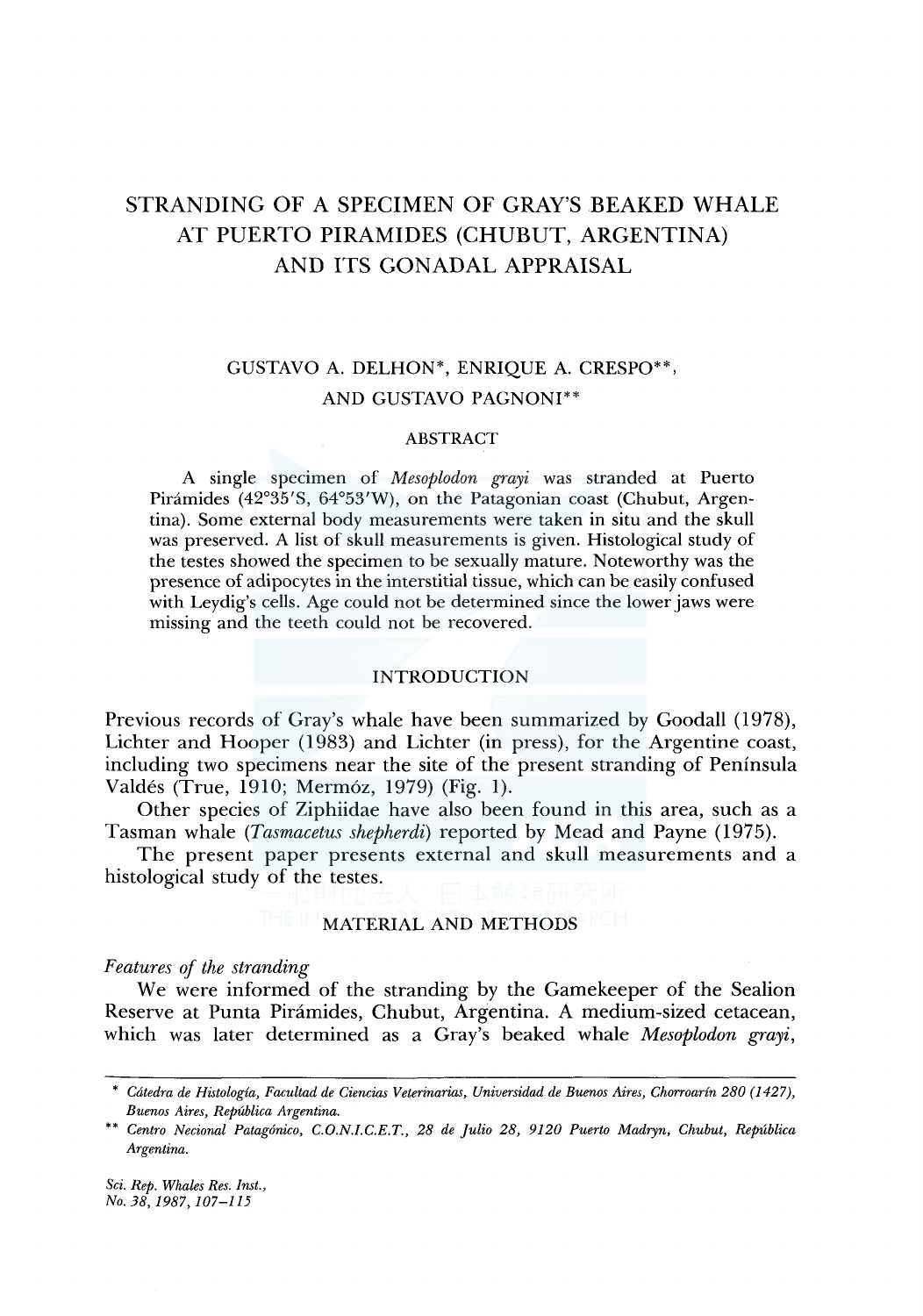

Fig. 1. Location of the stranding. PV: Peninsula Valdes, GN: Golfo Nuevo, GSJ: Golfo San Jose, St: Stranding.

stranded on June 28, 1983. It was in good condition, except that the body had ulcerations made by sea-birds (gulls and petrels), there were wounds and scars of unknown origin in the skin, the beak was broken, and the lower jaws had been sectioned, possibly by fishermen.

### *Identification of the species*

The species was identified in the field as *Mesoplodon grayi,* by means of the color pattern, presence of seven maxillary teeth and descriptions given by Ross (1979) and Lichter and Hooper (1983) "body elongate, compressed laterally to some degree, bulgy melon, long and slender beak, small dorsal fin inserted at about two-thirds of body length from the anterior, small flippers and flukes lacking of caudal notch". Subsequently study of the skull confirmed the species determination. The cranial rostrum is "slender, elongate, narrow at its base, with a straight dorsal margin in profile view, without prominential notches in dorsal view" (Ross, 1979).

#### *Biological data and samples*

Standard external measurements (Norris, 1961) were taken to the nearest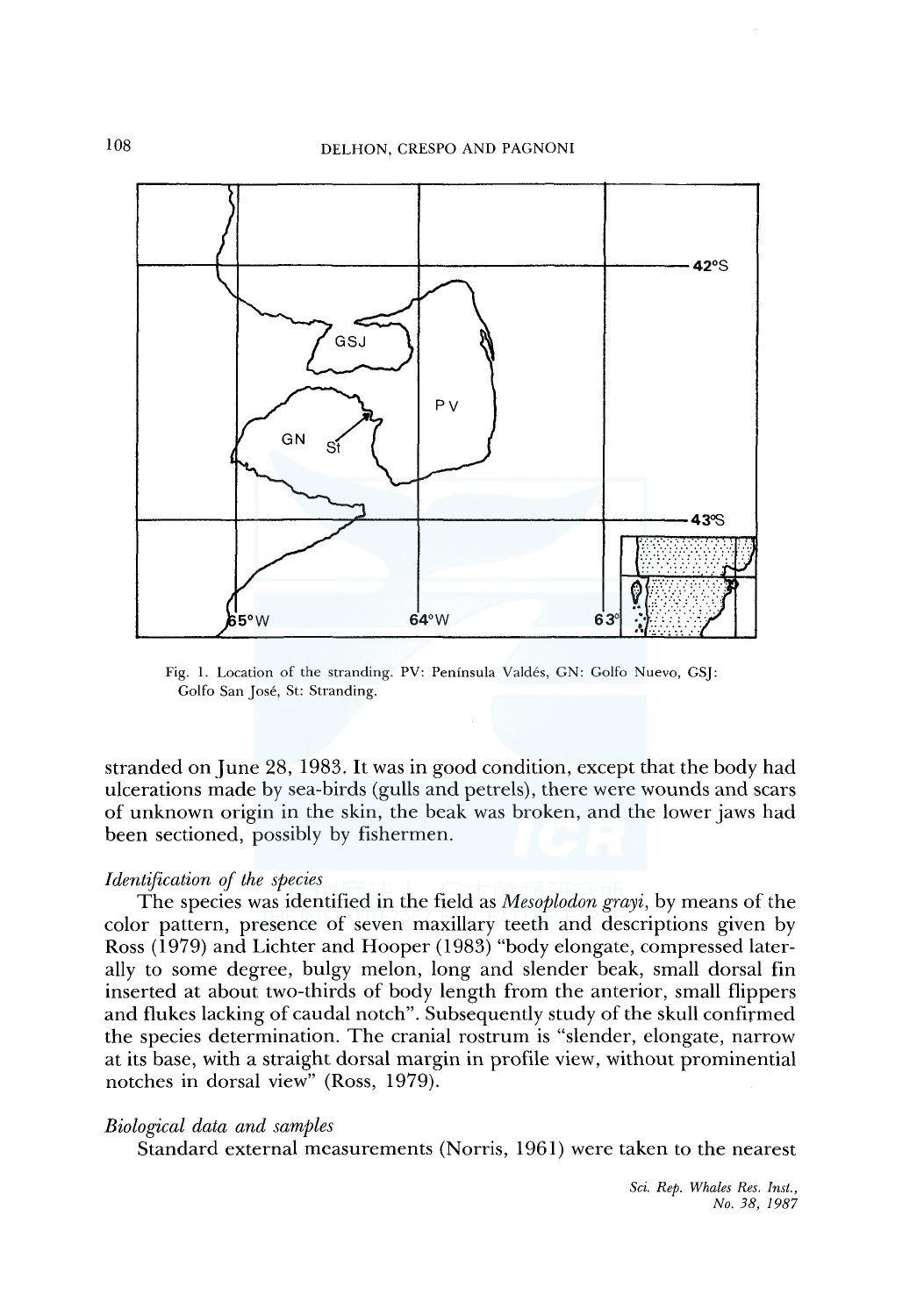#### GRAY'S BEAKED WHALE

| Measurements                                                                            | cm   |
|-----------------------------------------------------------------------------------------|------|
| 1. Total length, from tip of upper jaw to middle of the posterior margin of tail flukes |      |
| 2. Tip of upper jaw to anterior insertion of flipper                                    | 120  |
| 3. Tip of upper jaw to anterior insertion of dorsal fin                                 | 340  |
| 4. Tip of upper jaw to midpoint of genital aperture                                     | 300  |
| 5. Tip of upper jaw to centre of anus                                                   | 343  |
| 6. Tip of upper jaw to centre of blowhole                                               | 60   |
| 7. Tip of upper jaw to angle of gape                                                    | 37.5 |
| 8. Tip of upper jaw to centre of eye                                                    | 63.5 |
| 9. Girth on a transverse plane intersecting axilla                                      | 186  |
| 10. Girth, maximum                                                                      | 206  |
| 11. Girth on a transverse plane intersecting anus                                       | 148  |
| 12. Length of the flipper, anterior insertion to tip                                    | 55   |
| 13. Length of the flipper, axilla to tip                                                | 46   |
| 14. Maximum width of flipper                                                            | 18   |
| 15. Length of dorsal fin base                                                           | 31   |
| 16. Height of dorsal fin                                                                | 19   |
| 17. Width of flukes tip to tip                                                          | 117  |
| 18. Distance from nearest point on anterior border of flukes to notch                   | 35   |

#### TABLE I. EXTERNAL BODY MEASUREMENTS OF THE PRESENT SPECIMEN (MEASURED AFTER NORRIS, 1961)

5 mm with a tape measure and are listed in Table 1. Skull measurements were taken with a caliper and a metal ruler to the nearest 1 mm, following the methods of Ross (1979) (Table 2). Color pattern was recorded in the field and vertebral count was made directly on the cleaned skeleton.

The gonads were fixed in 10% formalin, embedded in paraffin, cut into  $7 \mu$ m thick sections and stained with Hematoxylin-Eosine, Masson's Trichrome and Periodic Acid Schiff-Hematoxylin. Frozen pieces were cut in a criostate and stained with Sudan for lipid detection. Sub-capsular, perimediastinic, and intermediate zones of the entire glands were studied in this evaluation.

#### RESULTS

The specimen was a 452 cm adult male. Other external body measurements are listed in Table 1.

The dorsal surface of the body was black, gradually becoming grayish laterally. The ventral surface was black with unpigmented patches (5 to 30 mm in diameter). The dorsal fin, flippers and flukes were black. As is usual in the Ziphiidae, the specimen had two ventral throat grooves.

Four different positions of the skull can be seen in Fig. 2. Seven small maxillary teeth were observed in the stranded specimen, but these were lost during the cleaning of the skull.

The vertebral formula was C7, T10, L11, C18+ =  $46+$ .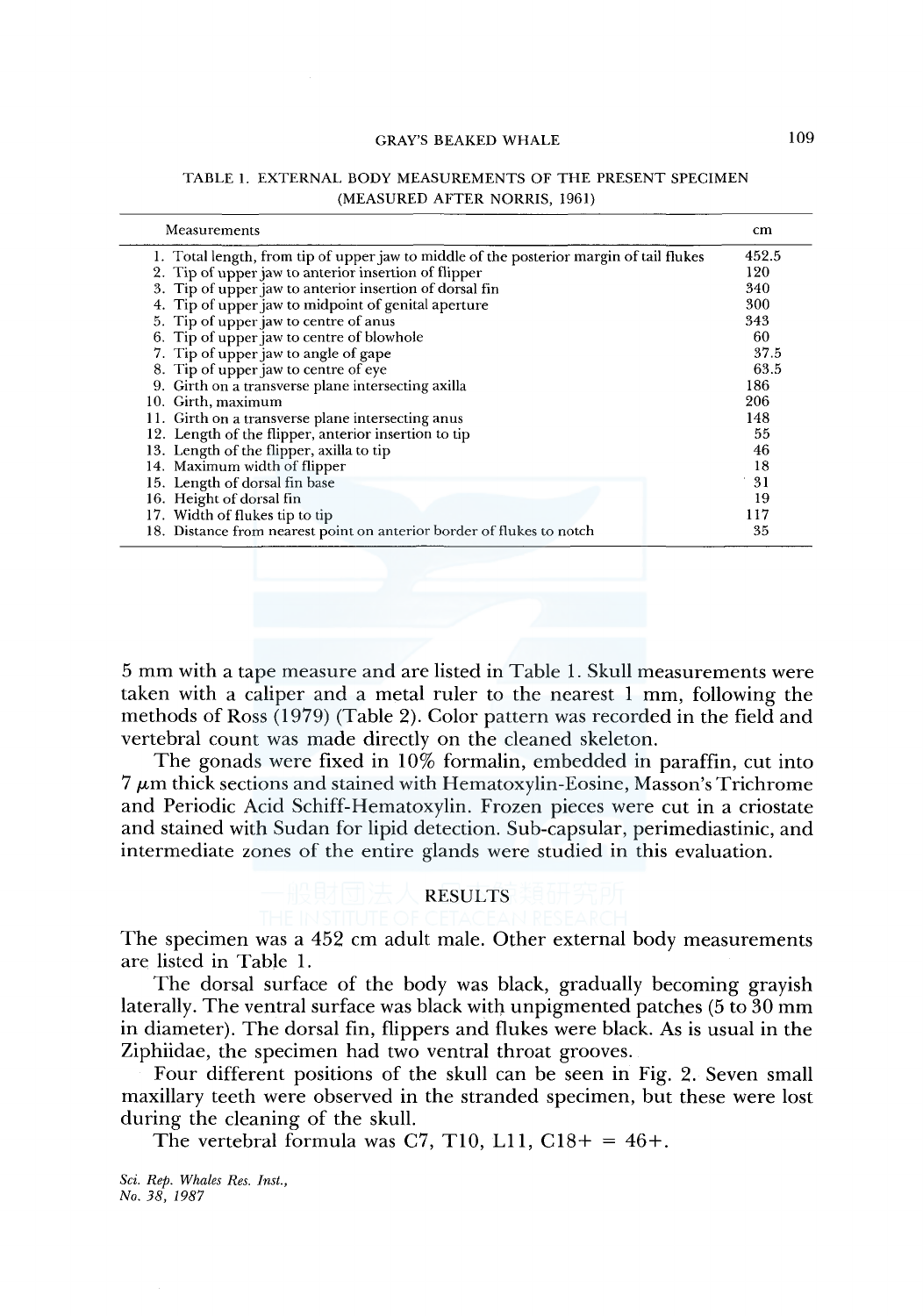## 110 DELHON, CRESPO AND PAGNONI

### TABLE 2. SKULL MEASUREMENTS OF THE PRESENT SPECIMEN IN MILLIMETER (MEASURED AFTER ROSS, 1979)

| Measurements                                                                            | mm  |  |
|-----------------------------------------------------------------------------------------|-----|--|
| 1. Condylobasal length                                                                  | 810 |  |
| 2. Length of rostrum, tip of beak to line connecting apices of antorbital notches       | 535 |  |
| 3. Tip of rostrum to most anterior extension of pterigoid                               | 465 |  |
| 4. Tip of rostrum to most posterior extension of maxillaries between ptery goids        | 510 |  |
| 5. Tip of rostrum to most posterior extension of maxillary plate                        | 720 |  |
| 6. Tip of rostrum to anterior margin of superior nares                                  | 595 |  |
| 7. Tip of rostrum to most anterior point on premaxillary crest                          | 620 |  |
| 8. Tip of rostrum to most posterior extension of temporal fossa                         | 760 |  |
| 9. Tip of rostrum to most posterior extension of lateral tip of premaxillary crest      | 650 |  |
| 10. Tip of rostrum to most anterior extension of pterygoid sinus                        | 500 |  |
| 11. Length of temporal fossa                                                            | 90  |  |
| 12. Length of orbit                                                                     | 90  |  |
| 13. Length of right nasal on vertex of skull                                            | 55  |  |
| 14. Length of nasal suture                                                              | 35  |  |
| 15. Breadth of skull across postorbital process of frontals                             | 298 |  |
| 16. Breadth of skull across zygomatic processes of squamosales                          | 288 |  |
| 17. Breadth of skull across centers of orbits                                           | 285 |  |
| 18. Least breadth of skull across posterior margins of temporal fossae                  | 190 |  |
| 19. Greatest span of occipital condyles                                                 | 109 |  |
| 20. Greatest width of an occipital condyle (right)                                      | 45  |  |
| 21. Greatest length of an occipital condyle (right)                                     | 68  |  |
| 22. Greatest breadth of foramen magnum                                                  | 50  |  |
| 23. Breadth of skull across exoccipitals                                                | 235 |  |
| 24. Breadth of nasals on vertex                                                         | 31  |  |
| 25. Least distance between premaxillary crests                                          | 17  |  |
| 26. Greatest span of premaxillary crests                                                | 127 |  |
| 27. Least width (strictly transverse) of premaxillae where they narrow opposite         |     |  |
| superior rares                                                                          | 100 |  |
| 28. Greatest width of premaxillae anterior to place of measurement No. 27               | 111 |  |
| 29. Width of premaxillae at midlength of rostrum                                        | 31  |  |
| 30. Width of rostrum in apices of antorbital notches                                    | 180 |  |
| 31. Width of rostrum in apices of prominential notches                                  | 97  |  |
| 32. Greatest width of rostrum at midlength of rostrum                                   | 45  |  |
| 33. Greatest depth of rostrum at midlength of forstrum                                  | 46  |  |
| 34. Greatest transverse width of superior nares                                         | 48  |  |
| 35. Greatest width of temporal Fossa approximately at right angles to greatest length   |     |  |
| (right)                                                                                 | 65  |  |
| 36. Least distance between (anterior) maxillary foramina                                | 65  |  |
| 37. Least distance between premaxillary foramina                                        | 34  |  |
| 38. Distance from posterior margin of left maxillary foramen to most anterior extension |     |  |
| of left maxillary prominence                                                            | 35  |  |
| 39. Length of tympanic bulla, left                                                      | 48  |  |
| 40. Length of tympanic bulla, right                                                     | 53  |  |
| 41. Height of mandible at coronoid process                                              | 115 |  |

## *Histological study of the testes and related organs*

Before fixing, testes weight and measurements were taken as follows:

|                   | left                 | right                 |
|-------------------|----------------------|-----------------------|
| weight $(g)$      | 86.5                 | 112                   |
| measurements (mm) | $90\times45\times50$ | $120\times50\times50$ |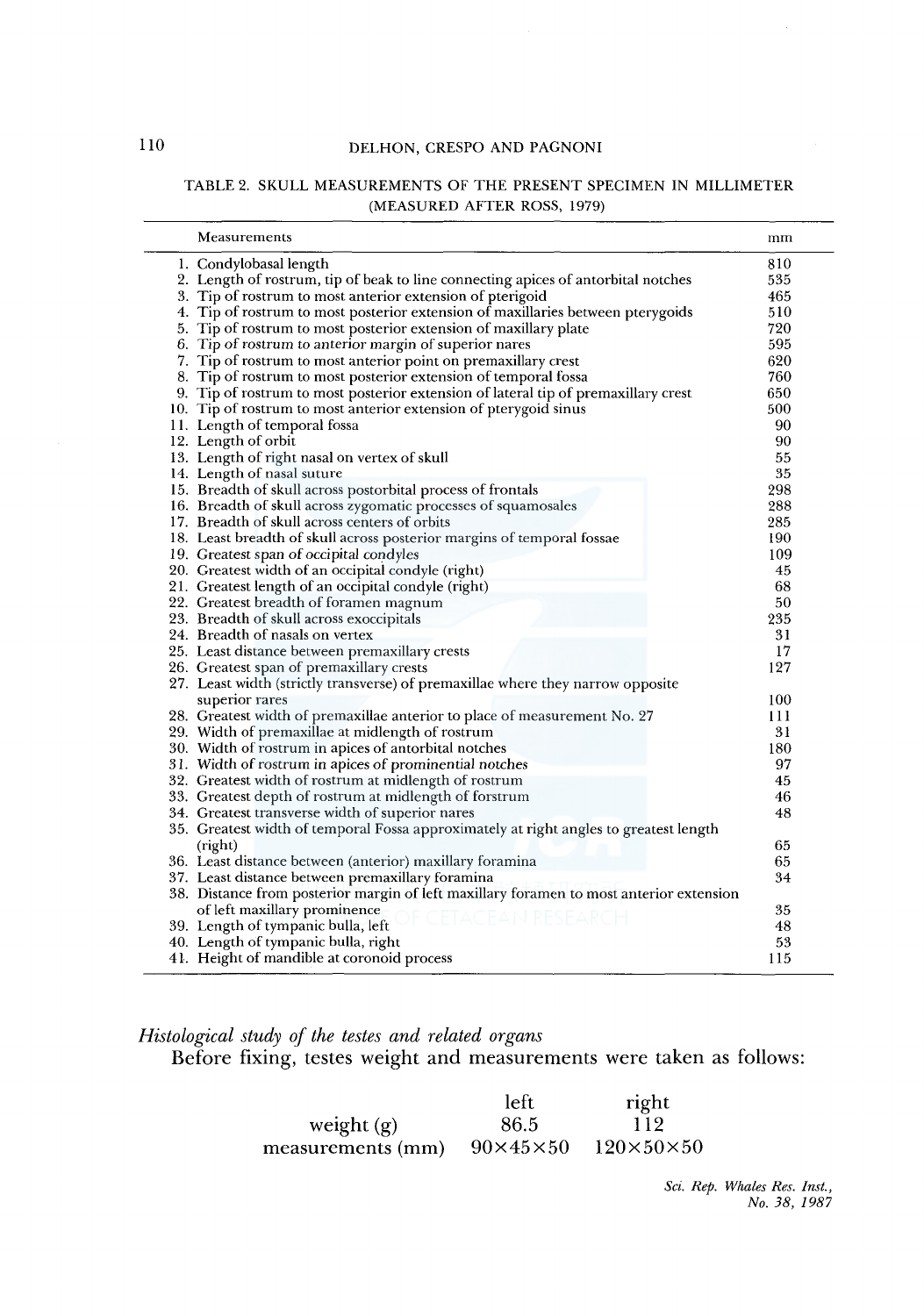

- Fig. 2. Skull of the specimen stranded.
	- a. Lateral view
	- b. Dorsal view
	- c. Ventral view
	- d. Posterior view
	- Scale indicates 10 cm.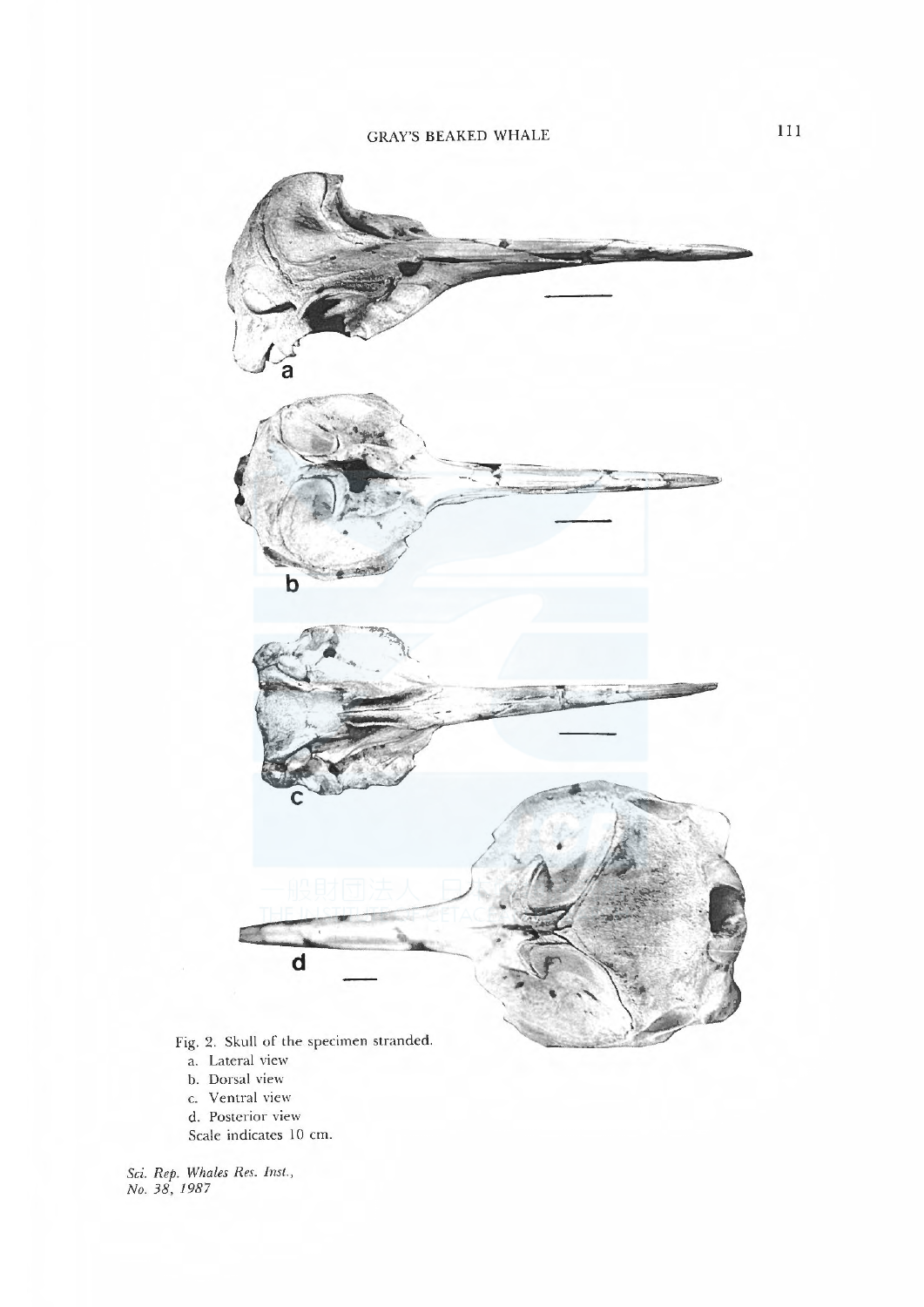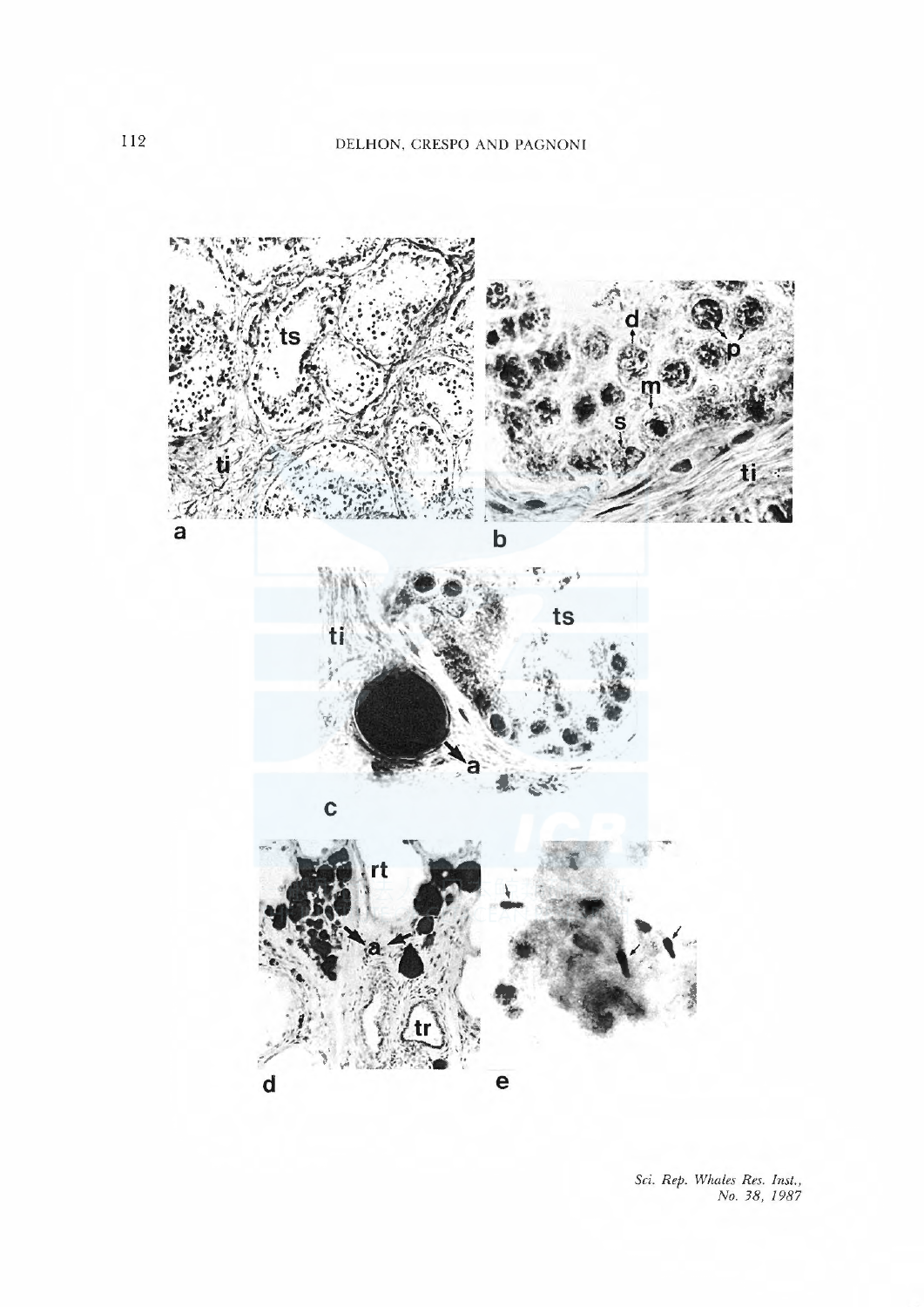Seminiferous tubules: All zones observed possesed typical functional mature tubules (Fig. 3a) with an average diameter of 195.31  $\mu$ m (S.D.  $\pm$  22.5). Despite postmortem changes it was possible to distinguish the different stages of the spermatogenic cycle. Qualitative and quantitative analyses of the seminal epithelium showed spermatogonial mitotic divisions (Fig. 3b), as well as complete spermatocytogenesis and spermiogenesis. All of the tubules counted  $(300 \text{ tubules} \times \text{three zones})$  showed spermatogenic activity.

The tubuli recti and rete testis structure of the intratesticular seminal pathways, confirmed the sexual maturity of this individual. Both the tubules and the rete had terminal states of differentiation at epithelial and stromatal levels but no spermatozoa were observed in the lumen.

The interstitial space of *Mesoplodon* testes follows the general delphinid pattern of organization (Harrison, 1969). Interstitial cells are relatively unconspicuous, hard to distinguish in routine preparations and occur isolated in an abundant regular connective tissue stroma. Large and small blood vessels are distributed randomly in the stroma, but no apparent relation exists between these vessels and the interstitial cells. The lymphatic vessels could not be seen because we could not perform the intravascular perfusion of the gland (Harrison, 1969; Fawcet, Neaves and Flores, 1973; Sergeant, 1962).

An interesting feature of the interstitial space is the presence of adipocytes. These appear isolated in the interstitium or form masses of closely compacted cells (Figs 3c and 3d). Adipocytes with few intracytoplasmic lipid droplets can be easily confused with interstitial cells. In mammalian testis literature, no reports concerning these cells (in physiological or pathological conditions) appeared (Courot, Hochereau and Ortavant, 1970; Setchell, 1978). Such adipocytes in a normal functional gland are remarkable; further observations are needed to confirm the *Mesoplodon* interstitium histology (Roosen-Runge, 1962, 1969).

Fig. 3. Histology of the testes of the present specimen.

- a. Subcapsular zone. Seminiferous tubule (ts) and intertubular space (ti). (Masson's Trichromic Staining, original magnification  $100 \times$ ).
- b. Subcapsular zone. Seminiferous tubule epithelium. s: Sertoli cell nuclei, m: gonial mitosis, p: pachitene primary spermatocytes, d: diplotene primary spermatocytes, ti: interstitial tissue showing abundant fibrilar material. (Pas-Hematoxylin Staining, 630 original magnification 630  $\times$ ).
- c. Subcapsular zone. lntertubular space (ti) showing and isolated adipose cell (a) resting on the lamina propia of the seminiferous tubule (ts). (Sudan-Hematoxylin Staining, original magnification  $400 \times$ ).
- d. Mediastinum testes showing adipocytes clusters (a) between the tubuli recti (tr) and rete channels (rt). (Sudan-Hematoxylin Staining, original magnification  $100 \times$ ).
- e. Spermatozoa in the epididymal duct. See the lateral view of the heads (arrows) with the typical flat anterior segment. (Hematoxylin-Eosin Staining, original magnification  $100 \times$ ).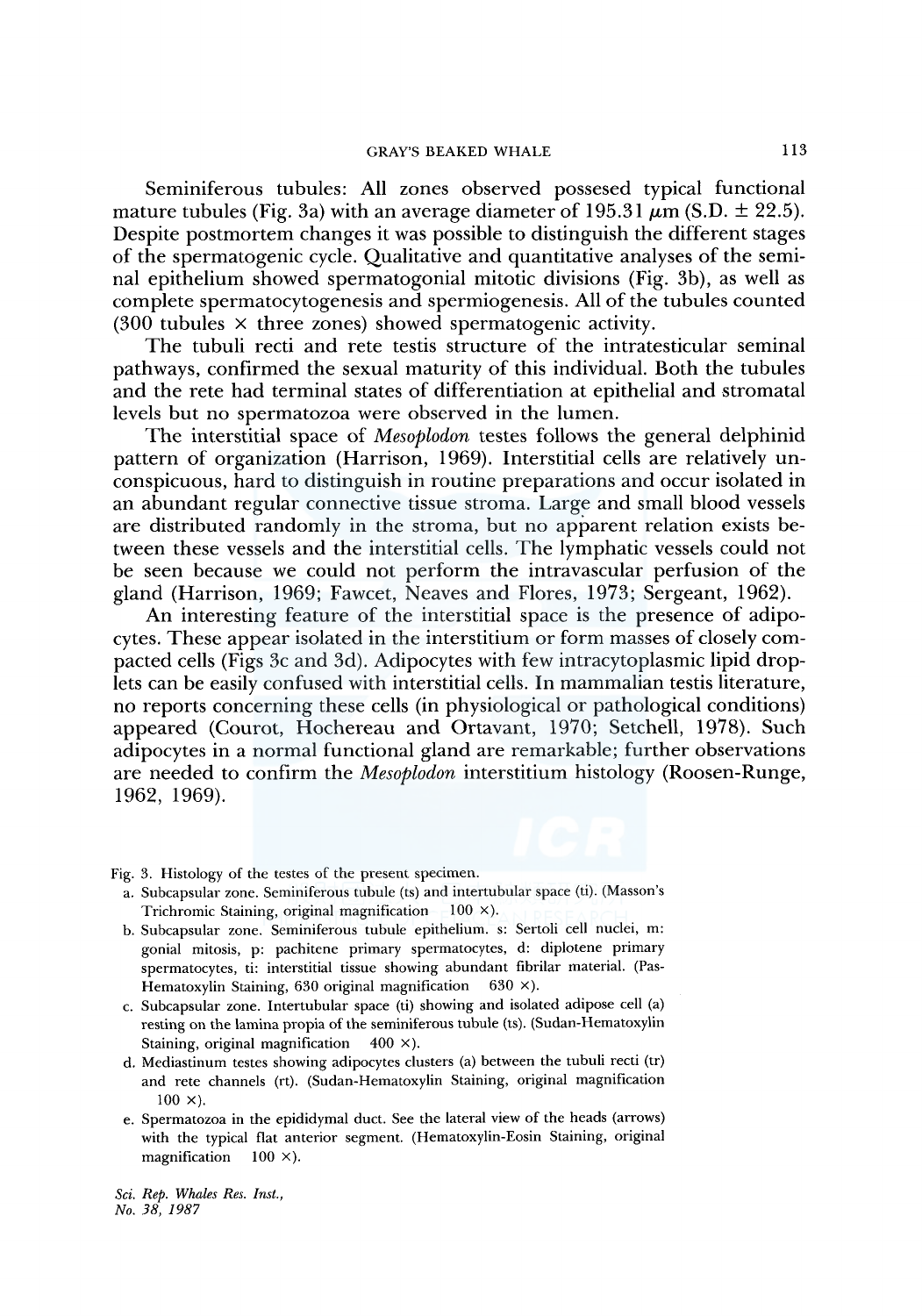Epididymis and ductus deferens: These extragonadal tubular structures are lined by a single or pseudostratified columnar epithelium. Despite the intense desquamation, it was possible to find a great number of spermatozoa. The flat anterior segment of the sperm head observed in other cetaceans was evident in profile views (Fig. 3e).

### DISCUSSION

*Mesoplodon grayi* has a circumpolar distribution in the southern hemisphere between 30°S and 45°S (Ross, 1979). More southern records of this species are listed for Tierra del Fuego (54°S), including one nearly complete skeleton, three crania and one group of thoracic vertebrae (Goodall, 1978). Few strandings along the Argentine coast have been reported in several papers, and reviewed by Lichter and Hooper (1983).

The present paper include measurement data and original considerations about the sexual maturity.

There is little information on lengths of specimens of this species. Ross (1979) gave total lengths of four adult males as follows: 1) 4.72 m, 2) 4.27 m, 3) 5.64 m, 4) 4.53 m ( $\bar{x}$  = 4.79 m, s.d. -1 = 0.59). The specimen from Puerto Piramides measured 4.52 m, falling within this range. The condylobasal length of Ross's specimen No. 1 was 802 mm, and expressed as percentages of body length was 16.99%. The present specimen's CBL was 810 mm, being the 17.92% of the body length.

The vertebral formula of the present individual agrees with that of six specimens discussed by Ross (1979), but individual variation can be seen in the number of thoracic vertebrae (range from 9 to 11), lumbar vertebrae (range from 10 to 12), caudal vertebrae (range from 16 to 20), and the total number of vertebrae (range from  $46+$  to  $49$ ).

Unfortunately, age determination could not be performed because the lower jaws had been cut off and the teeth were lacking, but the histological appraisement of the specimen testes, epididymis, and ductus deferens, enable us to determinate that the animal was sexually mature and in an active state of spermatogenesis.

### ACKNOWLEDGEMENTS

The authors are indebted to Mr Mariano Van Gelderen, and J.C. Lopez and J.M. Musmeci (Direcci6n de Conservaci6n del Patrimonio Turistico), who helped with the specimen in the field, to Dr Guillermo Harris for valuable information, to Dr Atila Gozstonyi (Centro Nacional Patagónico), who corrected the English manuscript, to Lie. Hugo P. Castello (Mus. Arg. Ciencias Naturales "Bern. Riv.") and Mrs Nathalie Goodall who read critically the manuscript and Dr Toshio Kasuya (Far Seas Fish. Res. Lab.) who read an early draft of the histological study.